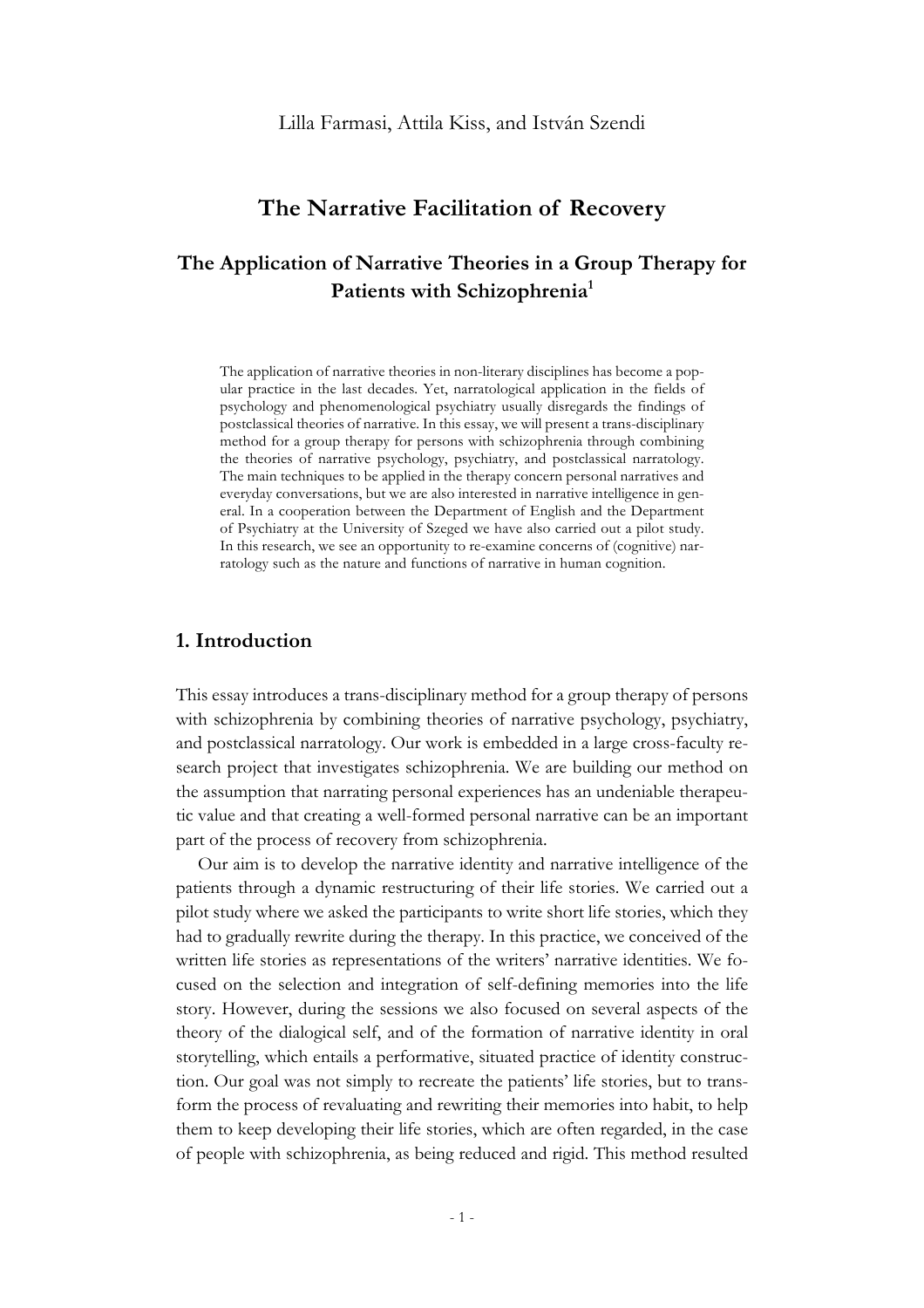in a partly new approach to the experience of the self, which perhaps contributes to the process of recovery.

After outlining some current trends in interdisciplinary narrative studies, we will elaborate on our methodology of generating and rewriting representations of life stories. Merging contemporary theories of cognitive narratology as well as psychology, and investigating narratives produced by people who live with mental illnesses, may permit us to learn more about specific processes of human cognition. By focusing on personal stories as well as narrative intelligence in general, our work also allows us to gain a deeper understanding of the construction of life stories and the nature and functions of narratives in human cognition.

# **2. Interdisciplinary Narrative Studies and Current Approaches to Life Stories**

Ever since the dawn of French structuralism, the fact that narratives, "like life itself", are everywhere around us (Barthes 1975, 237) has been widely acknowledged. From the perspective of the present essay, Barthes' famous description of narratives is especially significant because, even before narrative theories started spreading across the disciplines, it suggested that there is a strong connection between narratives and human lives. Today there is no debate about the usefulness of narrative studies in various fields. For decades now, narrative has been "emancipated [...] from literature and from fiction, and [has been recognized] as a semiotic phenomenon that transcends disciplines and media" (Hyvarinen 2010, 72). The application of narrative theories in non-literary disciplines, even in hard sciences such as medicine, has become a popular practice. In narrative psychology, narrative has been regarded as a successful tool with which we can trace complex psychological processes (László 2008, 301), but, as Sandra Heinen has pointed out, narratological application in the fields of psychology and psychiatry usually means borrowing of concepts from structuralist narratology (Heinen 2009, 194). The findings of postclassical theories of narrative are rarely applied, and genuine interdisciplinarity is hardly ever observable in these endeavours. In fact, other disciplines have developed hypotheses and theories about the processes of the production and comprehension of narratives often in isolation from narratology. Sometimes the term 'narrative' is reduced to a mere metaphor (Heinen 2009, 199f.), for instance in psychology, where narrative is not understood as a text type, but essentially as any larger piece of text to be analysed, as opposed to materials acquired with the help of tests or other experimental methods (Ehmann 2002, 74). Luc Herman et al. stress that "more genuine dialogue is needed among story analysts working in different fields" (2005, 24). Our research particularly strives to benefit from the cultivation of the epistemological marriage of cognitive narratology, narrative psychology, and phenomenological psychiatry.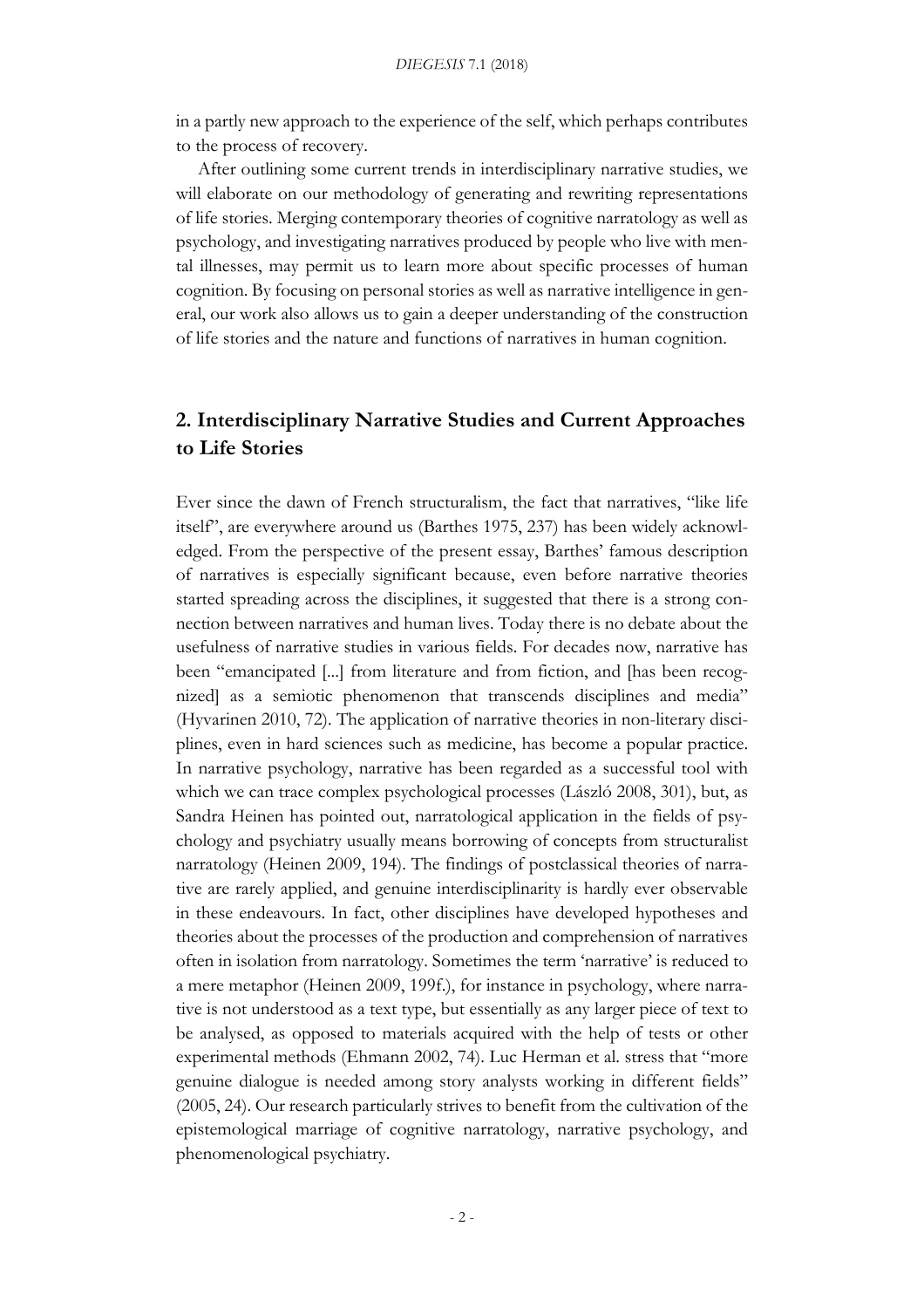#### *DIEGESIS* 7.1 (2018)

Richard Menary proposes that "[i]t is not narratives that shape experiences but, rather, experiences that structure narratives" (2008, 79). This view requires a revision of the traditional view of narratives. Such a revision has already begun in second generation cognitive narratology, which builds its views on second generation cognitive science, understands cognition as a dynamic process going on in the mind-body-environment system, and imagines narrative structures according to this principle. These approaches trace patterns of cognition, which include abstract processes as well as emotions, and the workings of the sensoryperceptual systems. The examination of narratives that include representations of cognitive disorders may help us further elaborate on the nature and functions of narrative as a cognitive tool.

Our examination requires the use of interdisciplinary narrative studies.<sup>2</sup> Neuroscientist Antonio Damasio assumes a firm connection between narratives and cognitive processes by claiming that "consciousness begins when brains acquire the power, the simple power I must add, of telling a story" (quoted in McAdams 2008, 244). Capitalizing on such observations, narrative psychology emerged as a field in the 1980s. By now, it has exerted significant impact on personality psychology, and in fact, as one of narrative psychology's founding fathers, Dan P. McAdams observes, in the "first decade of the 21th century, narrative approaches to personality have moved to the centre of the discipline" (2008, 242).

As opposed to narratology, psychology is first and foremost interested in content instead of structures, yet there is an approach in psychology that tries to understand the patterns and nature of personal stories in general, instead of analysing the stories of individuals. Narrative psychology had assumed that an individual's whole life can be viewed as one long story. Based on that metaphorical understanding, the term 'narrative identity' became equivalent with 'life story'. However, more recent approaches have developed a more complex view on narrative identity.

Largely inspired by Bakhtin's analysis of Dostoyevsky's novels, where he works out his idea of polyphony in the novel, the theory of the dialogical self was developed in psychology. It assumes that an individual's self, rather than possessing a single, unwavering narrating voice while representing his or her life story, "involves open and continuous dialogues between separate elements and does not revolve around a conclusive singular or synthetic perspective" (Lysaker / Lysaker 2002, 210). This view also entails "that personal stories are smaller in scope, less integrative, and more ephemeral" (McAdams 2008, 102) than previously assumed. One can easily see that this view of life stories as dynamic, polyphonic, fragmented, and non-linear models of the human mind, implies an approach to narratives that is consistent with that of contemporary narratology. Narratology, in turn, has a lot to profit from this view as it offers a new chance to merge empirical psychological research with the endeavours of postclassical narratology.

Our work is part of a cross-faculty cooperation between the Faculty of Medicine and the Faculty of Arts at the University of Szeged. A core segment of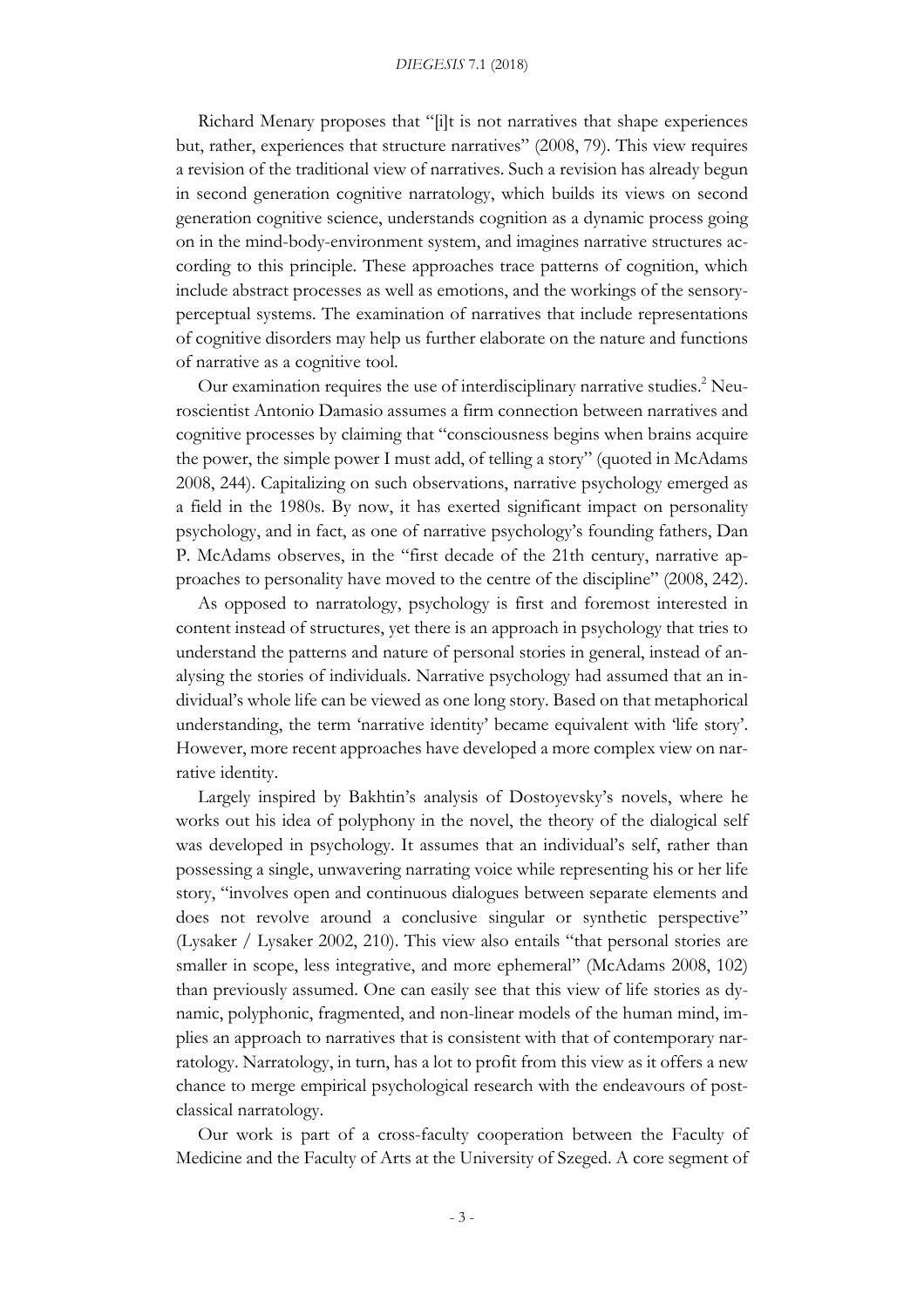the work of our research group is a comprehensive linguistic and narrative analysis of schizophrenic speech, because we understand narrative identity and narrative intelligence as keys to studying and treating this illness. In the following section, we will outline our view of schizophrenia and present the most important problems of personal stories produced by individuals who live with schizophrenia.

## **3. Narratives and Pathology: Schizophrenic Storytelling**

Schizophrenia is a severe mental illness that affects about one percent of the population worldwide. There is no simple test that would yield a diagnosis of this illness. It is diagnosed through several symptoms such as delusion, hallucination, incoherent speech, disintegrated or catatonic behaviour, and diminished emotional expression. Yet, none of these symptoms are specific to schizophrenia. The striking symptoms observable at the time of psychotic phases seem to be only highly inconsistent surface phenomena of the illness. Since its core is rather difficult to define and its symptoms are very heterogeneous, it is no wonder that there have been major debates and ambivalences in the history of prognoses and treatments of schizophrenia (Hamm et al. 2013, 45). At the same time and quite early on, the complexity of the illness was suspected to originate from a deficit in the functioning of the fundamental cognitive system behind conscious thought. Emil Kraepelin referred to the disorder as a "disunity of consciousness" (Parnas 2003, 220). Eugen Bleuler, one of the illness' first theorists, who coined the term "schizophrenia" in 1911, "suggested that [it] was, in part, the result of a disruption in the associative processes needed to synthesize information into the kinds of integrated ideas about oneself and others which are needed to support complex meaningful human activity" (Lysaker et al. 2015, 530).

According to the findings and theories of phenomenological psychiatry, which became prominent following the narrative turn in the past few decades, "disorders of the Self represent the psychopathological core of schizophrenia" (Parnas / Sass 2002, 101). When it comes to the functioning of consciousness, it seems that the symptoms of schizophrenia are not rooted in individual aspects of consciousness because the essential disorder is not in the functions themselves, but in the normally cohesive, harmonic cooperation between them (Minkowski, 1926). This is the view of schizophrenia that we would like to contribute to with our narrative approach.

To understand the forms of self-disorders, it is essential to identify the different types of the organization of the self. Within a phenomenological approach, Josef Parnas has identified three levels: the pre-reflective or minimal, the reflective, and the social or narrative self. The pre-reflective level, also referred to as the "basic" self or *ipseity,* "refers to the consciousness of oneself as an immediate subject of experience" (Martin 2014, 1). On the second, "more explicit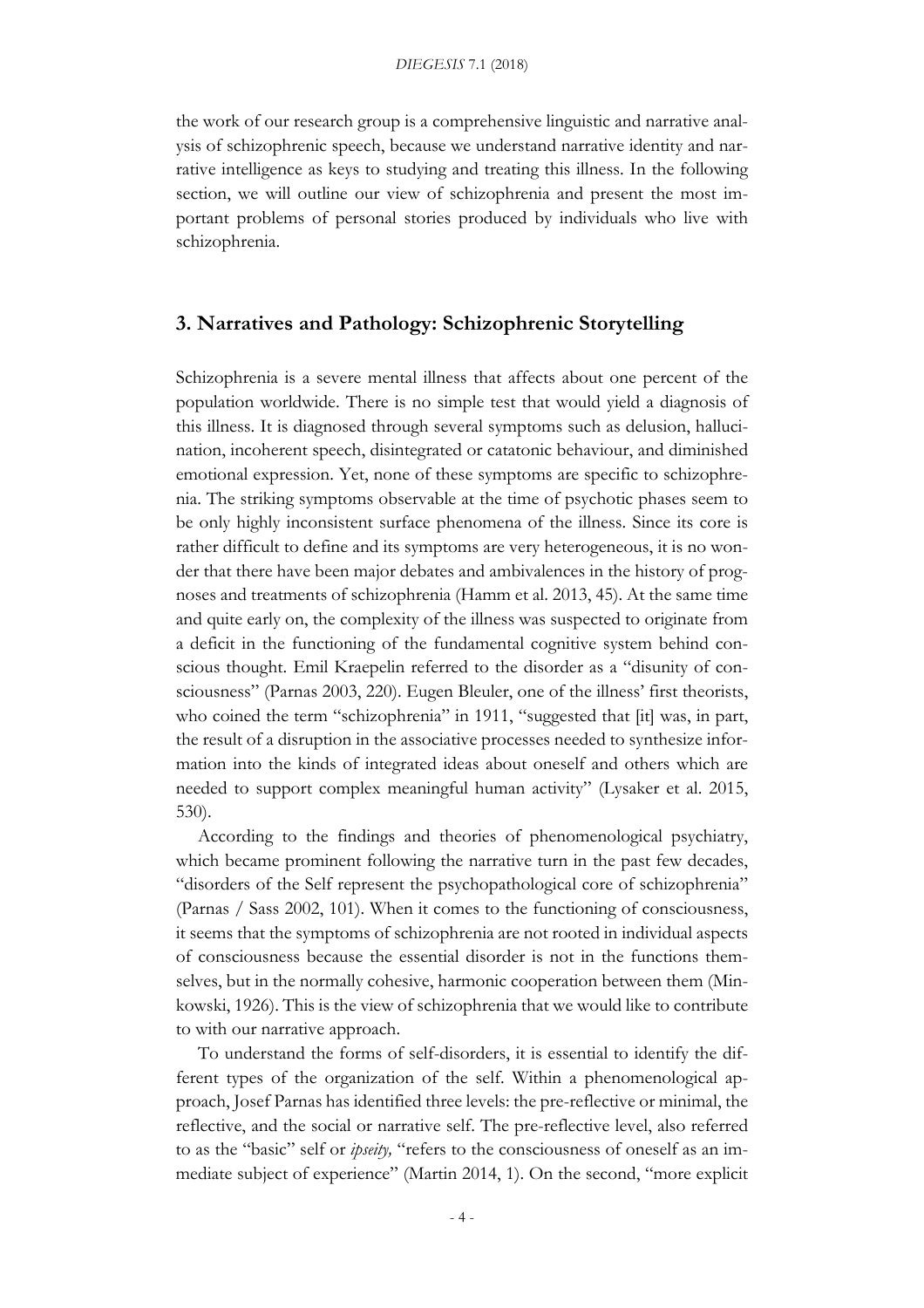and complex level, self-awareness is a reflective consciousness of an *I* as the invariant and persisting subject pole of experience and action" (Parnas 2003, 219). On the most complex level of the organization of the self, it is experienced "as having special characteristics, like a personality, and a personal history that we tell about ourselves" (Martin 2014, 2). According to this phenomenological approach, the essential disorder in schizophrenia is assumed to occur on the most basic level of the self: the minimal self. Since the higher levels of the self are built on the previous level(s), disorders on the deepest level may be traceable on the higher ones, or rather, a peculiar system of compensating mechanisms may appear in them. Our assumption is that the effects of the disorder are observable and potentially treatable on the narrative level of the self. On the other hand, it is not unlikely that there are specific disorders on the reflective and narrative levels as well, possibly only in a subgroup of people with schizophrenia.<sup>3</sup> As a working hypothesis, we regard these characteristics as specific to schizophrenia. In order to test it, our long-term goal is to simultaneously investigate the different levels of the organization of the self. A crucial part of this endeavour is the investigation of the narrative identity.

Schizophrenia is known to affect the sense of identity. "Autobiographical memory deficits observed in schizophrenia could contribute to this altered sense of identity. The ability to give a meaning to personally significant events (meaning making) is also critical for identity construction and self-coherence" (Berna 2011, 703). Among the symptoms of schizophrenia that are strongly connected to narrative identity are the following: less specific memories, impaired social adjustment abilities, time processing impairments, weak connections between thoughts, and deficits in memory and attention.

Dimaggio and Semerari investigated the pathologies of narrative function and attempted to classify psychopathological narrative forms. The problems of patients' narratives can be numerous, but their classification identifies two main types of problems: impoverished narratives and integration deficit. Both types can occur in schizophrenic narratives. In the case of integration deficit, the narrative itself may be lengthy, but incoherent and disorganized (Dimaggio / Semerari 2001, 5). Impoverished narratives may have a deficit in narrative production, or they may be alexithymic narratives, which "do not refer to emotional states, do not contain comprehensible descriptions of problems that the therapist should tackle, [and] do not take much account of the listener's perspective" (ibid.). It has also been noted that metacognitive deficits are a stable feature of schizophrenia (Hamm et al. 2012, 1303). Creating a chronological account of their lives is also a difficult task for the patients, since they ultimately [account] for life on a moment-to-moment, rather than a historical, basis" (Lysaker / Lysaker 2002, 209). Moreover, their ability to access episodic memories, which are "the most event-specific, most experience-near representations in long-term memory" (Conway 2009, 2308), is attenuated (cf. Conway 2005, 610).

What is a written representation of a schizophrenic narrative identity like? In our experience, what the patients typically produce are very general descriptions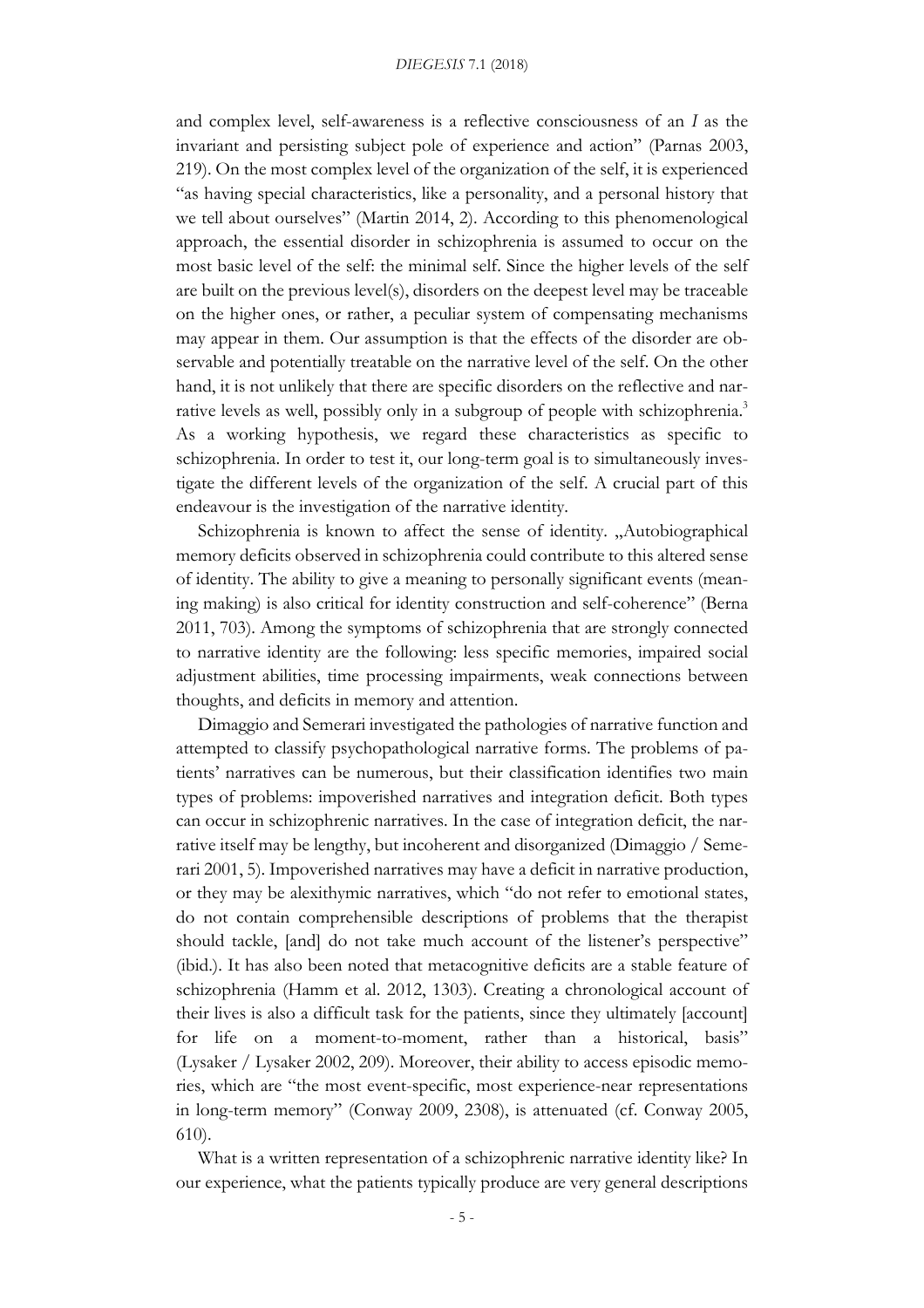of a few stages of their life. Specific memories are only inserted, not embedded, in the story, hence its form can be fragmentary. No connections are being made between the writer's specific memory and his or her general living conditions. There are also no connections between the given memory and the self,<sup>4</sup> even when the memory is claimed to be highly significant. Schizophrenic life stories usually feature a powerless and introverted protagonist, who is rarely in the position to make important decisions. One of the patients explained that she always prefers to only listen to others, instead of being engaged in a conversation and sharing her own stories. In her own life story, she claims that she doesn't "always [have] to play the part of the protagonist, not even in [her] own life".<sup>5</sup> As Hamm et al. observe,

[w]ithin the general context of treatment, the role and relative prominence of psychotherapy has fluctuated significantly across time. At certain points in the last century, psychotherapy has been placed as a core treatment modality, while at other times it has virtually disappeared. Debates have also ensued regarding what psychotherapy for schizophrenia might best entail (2013, 45).

In psychiatry, the so-called "recovery movement" has postulated for a long time now that "recovery is a complex, multidimensional process", "attaining both objective and subjective markers of wellness" (ibid.). Today, there is a widespread "interest in how narrative change or transformation may itself be an integral part of recovery from mental illness" (Lysaker et al. 2005, 244), and it has been suggested that "recovery from schizophrenia may involve the recapturing or developing one's personal narrative" (Lysaker et. al. 2010, 271). So, narrative research on schizophrenia is not exactly a new revolutionary path. But a narrative group therapy for patients with schizophrenia is almost unprecedented. Considering our clinical interests, this is the orientation that we would like to contribute to by developing our therapy. Our assumption is that the typical deficits in patients' stories can be translated into therapeutic techniques. The main techniques to be applied concern personal narratives: the narrative restructuring of the patients' written autobiographies, and additional practice concerning "small stories" of everyday conversations where our identities are developed and tested (Bamberg 2012). During the sessions, the patients also work with narratological phenomena such as perspectivization or embedding. In cooperation with the Department of Psychiatry at the University of Szeged, we carried out a pilot study with healthy control persons and persons with schizophrenia.

## **4. The Dynamic Restructuring of the Life Story**

This section explains our method and elaborates on how to conceptualize life stories. Narrative therapies have been rather popular in psychology because the ability to coherently tell a detailed life story is undoubtedly connected to psychological health and well-being. As János László describes, as individuals, we live by our own stories, the plots of which are being reconsidered each time a new event is added to them; the (narrative) self is not static, not a substance, but the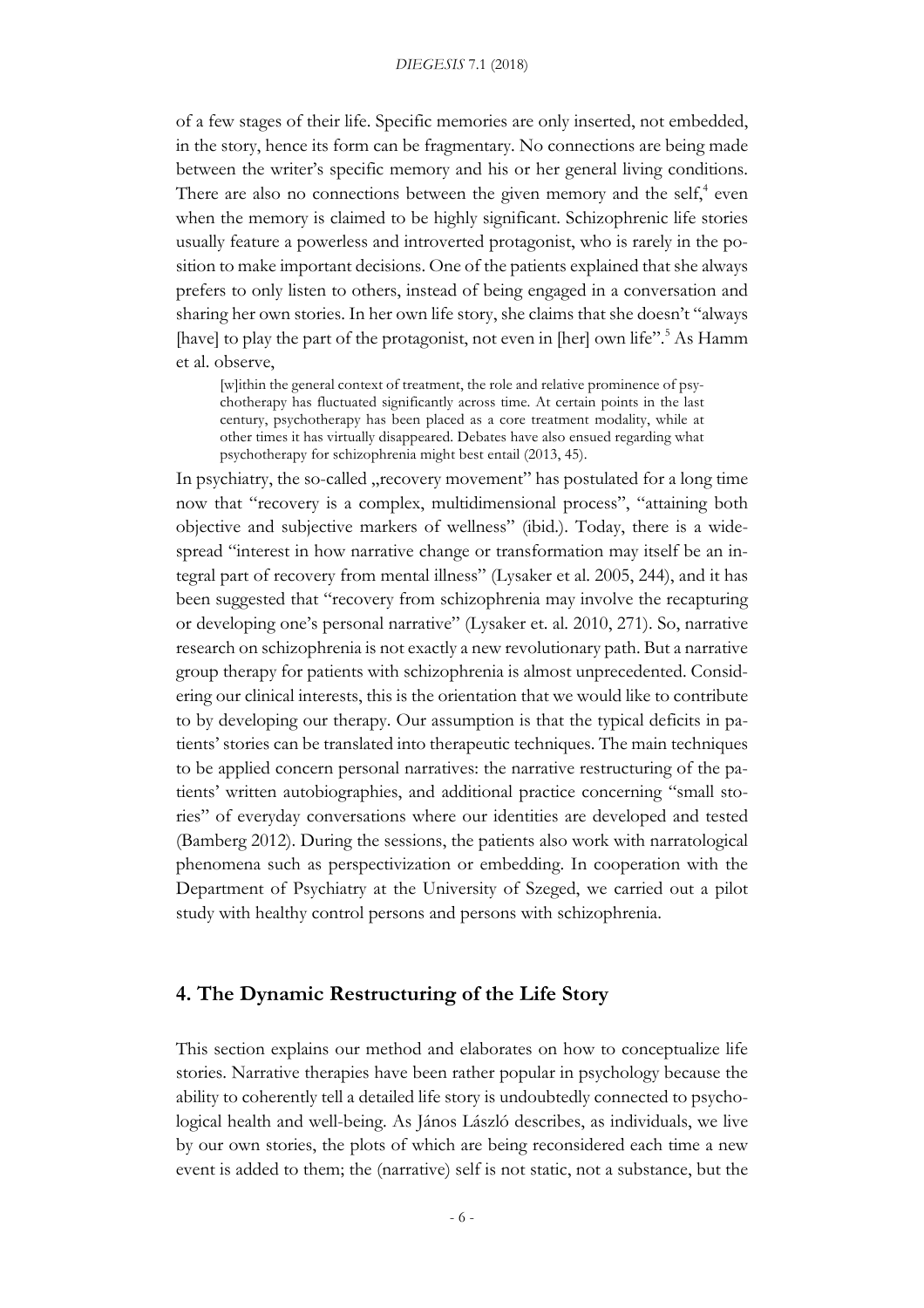organization of the sum of our personal experiences into a unit which contains not only what has happened but also what might happen in the future (2004, 333). One of the most important ideas that we build our therapy on is Paul H. Lysaker's:

People with severe mental illness may need to construct and then tell and continue to tell their story, deepening that story, re-positioning themselves as people who can narrate their own story while making efforts to successfully engage in daily life. (2010, 275)

Our therapy offers techniques for the deepening of the story and for the repositioning of the storyteller. As for our method, we have strongly built on James Pennebaker's findings, who investigated the relationship of writing and physical and psychological health (cf. 2001). In his experiment, participants had to write about personally upsetting topics every day for a course of three to five days. He found that the practice of writing down personal experiences has a therapeutic effect. He also found that the best results were gained not by those who expressed their emotions and problems from the start in the most detailed and reflective manner, but by those whose texts included a considerable difference between the first and the last ones, the latter being more expressive and evaluative. Interestingly, these participants also expressed more negative emotions (ibid, 195f.). This is evidence for Pennebaker's claim that in writing therapies the goal should not simply be to achieve a very sophisticated level of expression of our experiences, but to enhance a constructive process of restructuring and rethinking them. Therefore, while coherence is globally viewed as one of the most important structural elements of a healthy personal story, it is important that one should not rush into creating a well-structured and detailed personal story at the expense of contemplating and revaluating its content (ibid., 201).

Our therapy has seven sessions, each focusing on important aspects of narrative identity and narrative intelligence, which are impaired in the stories of people with schizophrenia. The topics of the seven sessions are: 1. narratives in communication and culture: the life story; 2. the dialogical self; 3. integration; 4. self-defining memories and meaning-making; 5. emotions and embodiment; 6. social cognition; 7. overarching themes and the future.

Before the sessions begin, each participant is asked to create a short written life story. The instructions for this task are based on the method of Dan P. McAdams' Life Story Interview (2009), in which the participant is to imagine his or her life story as a novel, divided into four to eight chapters. Each chapter may be at least half a page and at most one page long. Each chapter may describe a period of one's life or a single memory of great significance. The only specific instruction is that the last chapter should be written about the future. Apart from that, the participants are free to decide what to include in their life stories and how much to elaborate. During therapy, they are to work on these life stories as a homework after each session. The method is nondirective. After discussing the given topics during each session, the participants do not get specific instructions as to how to rewrite their stories. They are free to decide how the topics of the sessions inspire them to rewrite their stories, although consultation is offered to them if they need it. As a pilot study, we have done the therapy with four small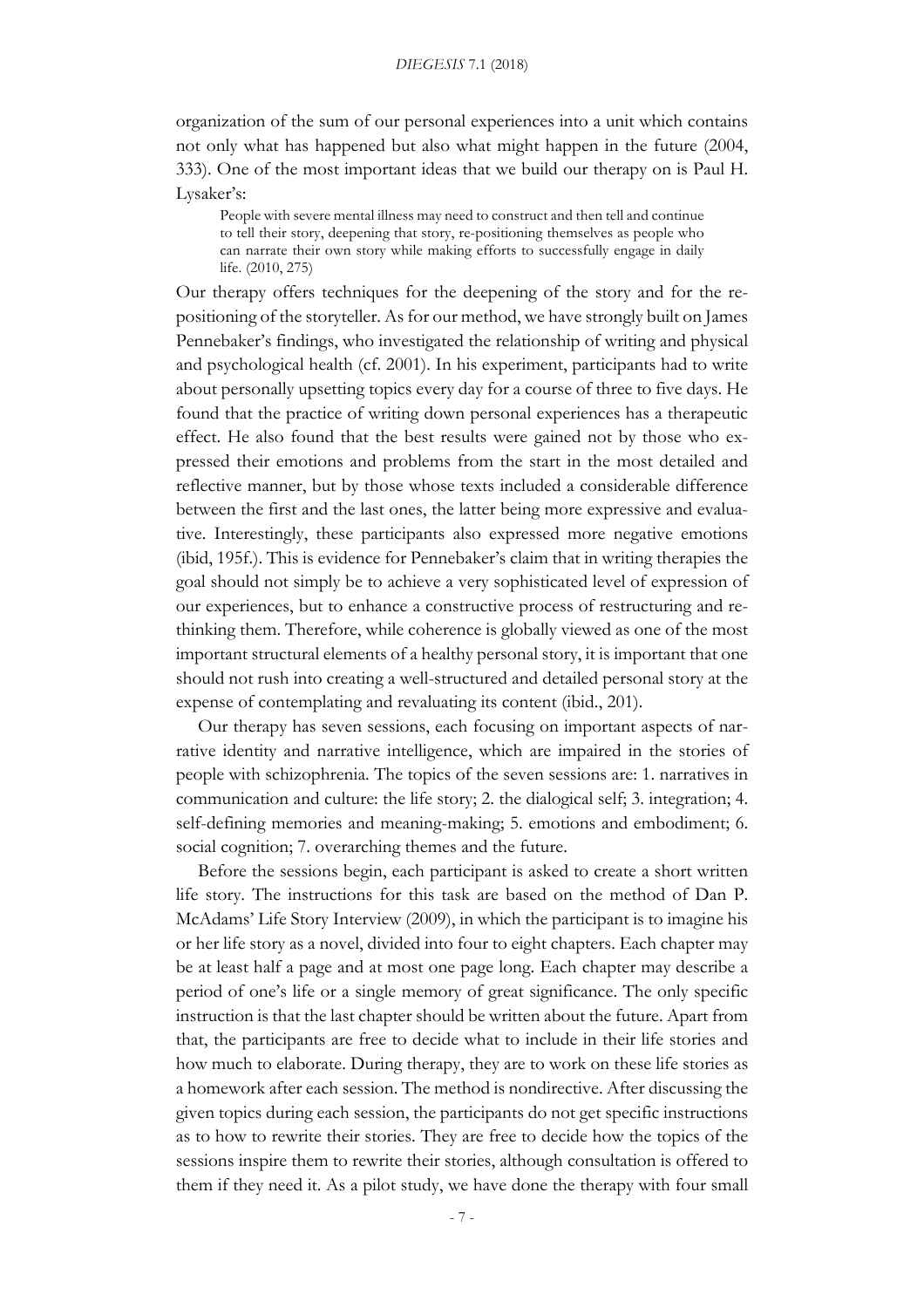groups, altogether with nine healthy people and nine patients of the Psychiatry Clinic in Szeged, suffering from schizophrenia spectrum disorders. We held two sessions per week, the therapy lasting three and a half weeks.

# **5. The Topics of the Sessions and their Relevance for the Life Stories Created by our Participants**

**Session 1: Narratives in Communication and Culture: The Life Story**

The first session sheds light on the functions of stories in our everyday cognitive processes and their roles in social and cultural interactions and explains the importance and (changing) nature of life stories. Narratives are everywhere around us and in our minds as well, and they influence each other. This is what is meant by the claim that narrative "selves [are] constructed concurrently from the inside out and outside in" (McLean / Thorne 2006, 117). As for narratological aspects, this initial session introduces the most important elements of a story, such as characters, events, and plot structure (Herman 2002, 1; Fludernik 2002, 9; Adler et al. 2007, 1186). These may seem trivial to discuss, but in the case of impoverished narratives, the writer may have difficulties with some of these fundamental aspects. For instance, one participant, a 23-year-old man, started his life story with his memory of the nursery he attended. The following lines are the very beginning of the first version of his story, and also its complete first chapter:

Nursery

Here I only remember my stuffed dog and my parents, they are very important. It is as if I was sensing the teachers and my peers, feeling that I love them and we take care of each other. At this time if I did not have my dog with me, I cried.

There is no introduction, his memories are generic and without any context – for instance, the reader does not learn anything about his family. This characterizes the rest of his story as well: there is barely any specific memory in it that could be called an event or in which actions are described.

#### **Session 2: The Dialogical Self**

This module is based on Hubert Hemans's theory of the dialogical self, which conceives of the self as an ever-changing set of dialogues, a multiple phenomenon in and of itself. During this session, we also concentrate on what may be called synchronic integration: the integration of the different self-positions into one's self. This approach can be understood as a critique of traditional narrative approaches to the life story, because the latter assumes a unified, single narrating voice. But while trying to find a single narrative voice in writing for the sake of coherence, we may end up disregarding a number of voices and positions of the self. Narrative identity is "akin to a polyphonic novel that is authored by many different voices within the person, all of whom engage in dialogue with each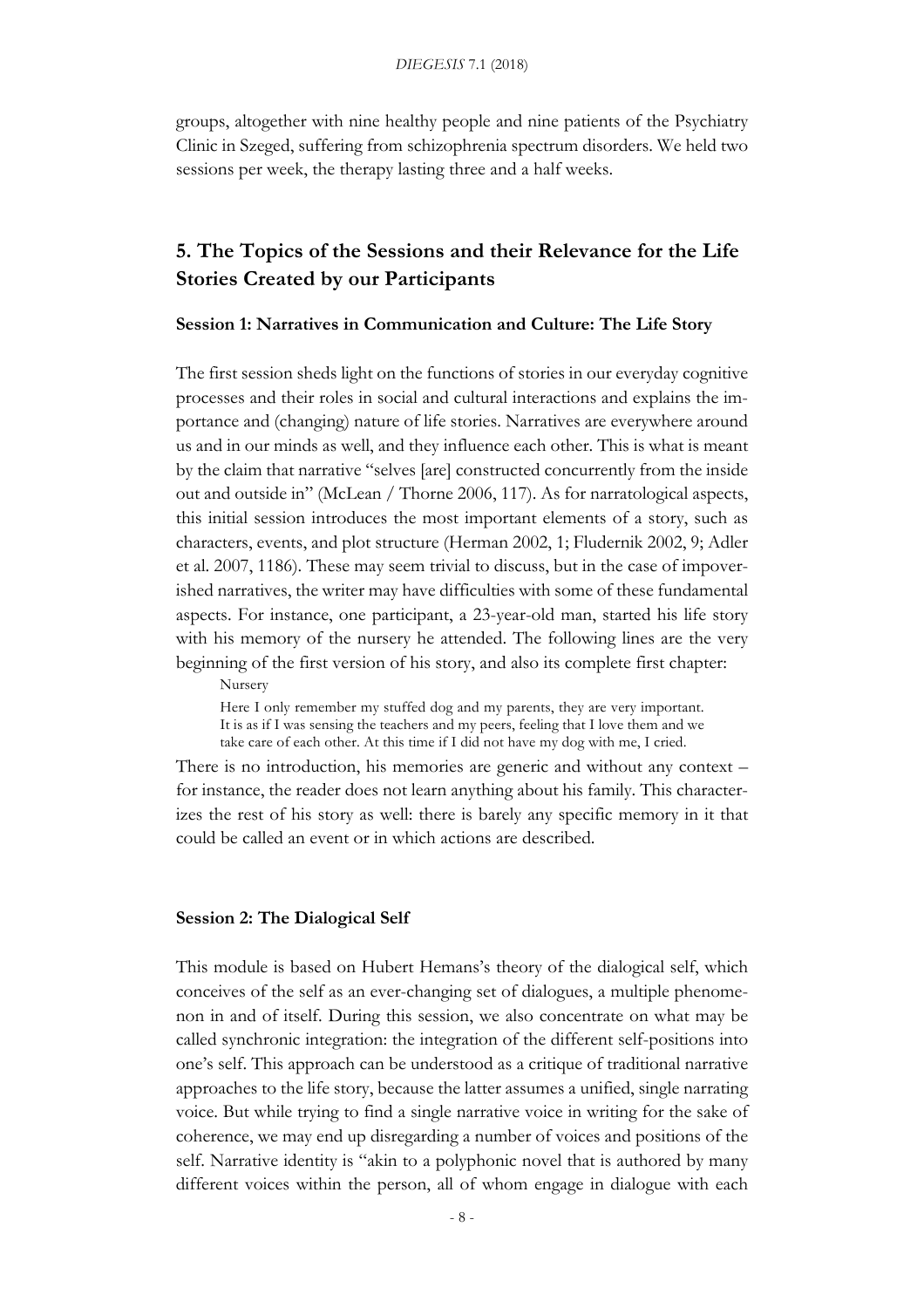other and with flesh-and-blood characters in the external world" (McAdams 2008, 243). Therefore, the application of dialogical self theory may seem like an anti-narrative practice, but, in fact, it shows an essential dimension of narratives in our cognitive processes.

One of our participants, a woman in her 40s who lives with schizophrenia, struggled a great deal with her text. The first version of her life story was actually the opposite of what most patients typically produce. Instead of providing general descriptions about some periods of her life, she only recounted 12 specific memories. Each of them was told in a separate chapter in a couple of sentences. The following is her latest recounted memory:

12. J's (my brother's) wedding:

It's September, in 2014. The weather is rainy, the sky is overcast. Today is a big day, J. marries G. The family, the friends, the acquaintances have all been preparing. Chicken plucking, pig and cattle slaughtering. Decorating, setting the tables, washing up. The engagement happened two years ago, worrying, everything should be in order. The young couple is very pretty, the bride wears purple when she greets the guests, the groom is handsome, grey and pink. Lunch, farewell to the parents, civil ceremony, church ceremony. The bride wears white, red, as it is customary. They are beautiful, young, happy…

There was no contextualization and not much reference to emotional states either. After the second session she added more text, carefully separating them by categories (12.1, 12.2, 12.3)

12.1 Emotional fluctuations:

Preparing, we're getting weeks, days closer. Tense atmosphere, excitement, waiting for the guests. Cakes and ale, celebration. Smiling, happy couple. Crying parents. Band, dance, partying. Big day, general happiness.

12.2 Relationships:

There are many of us, many acquaintances whom I don't know well. Extended family, a lot of friends. […] The young couple is happy, the parents are moved, everyone in the family is anxious whether the guests are having a good time.

12.3 Family roles:

The family has a new member. G. fits in the family. We know her, the marriage was preceded by a long relationship. She has been a family member before, but now she is officially that, too. She became my sister-in-law, she is the new member [...]. My younger brother, J's process of becoming an adult is now, with this event, completed […].

As in the previous case, the style of this text is characteristic of the writer's entire story. She provides flashes of memories, often in present tense, short sentences, lists of nouns or impression-like recounting. Interestingly, she provides strictly separated, numbered sections for each memory instead of producing a reworked, blended version. This can be understood as a step forward though, as a peculiar method of embedding the memory simply by adding more information to it. Thinking about the positions of one's self does not make writing simpler, it may actually result in making the representation of the life story more fragmented at this stage, but it may potentially deepen its internalized version, the narrative identity itself. In the parts that were added later, there are many expressions of emotions, as well as references to relationships, which are typically difficult to express for individuals with schizophrenia, and of which were much less in the first version. The writer is the same person who claimed that she does not always have to be the protagonist of her own life. Section 12.3 is an example of her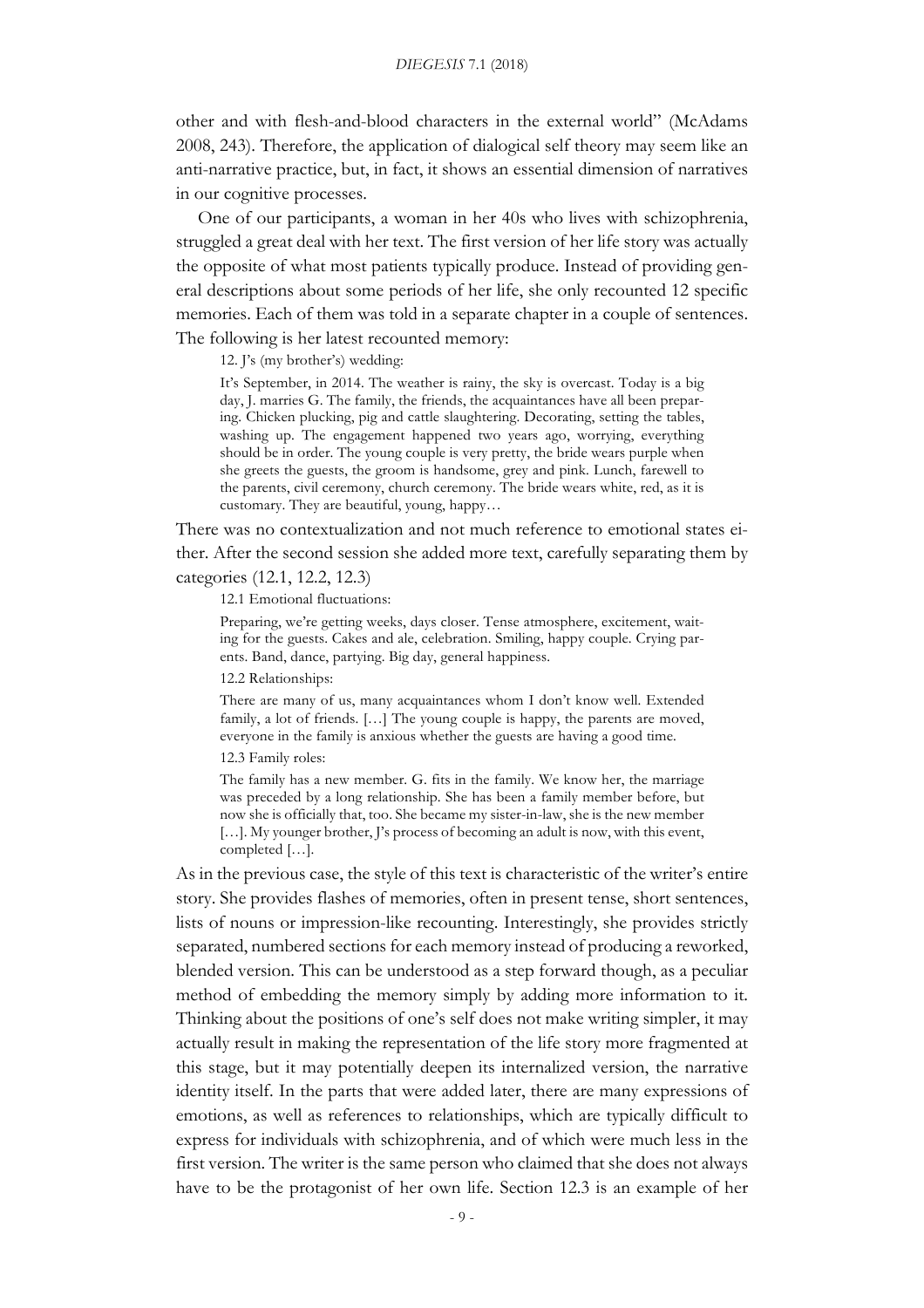claim: she attempts to explain her self's position, but she concentrates on the newlyweds instead of herself.

#### **Session 3: Integration**

This session focuses on two different aspects of integration: the integration of specific episodes of one's life, and the integration of the life story into the individual's larger social environment, in the hope of reducing the feeling of isolation that persons with schizophrenia often suffer from. From a narratological aspect, this session is chiefly concerned with structural issues, the organization of specific events and their embedding in the life story.

A woman of 60 who lives with schizophrenia constructed an impoverished story, with two distinct methods of narrating. In some chapters, she wrote in relatively rich detail, describing generic scenes, typically from her childhood, without specific events or actions:

My grandmother took care of the flowers. My father took care of the animals, my grandmother fed the smaller animals: chickens, ducks, etc. My mother took care of the house, she cleaned it, cooked, washed and ironed the clothes. My grandfather had some vines, he made wine. Sometimes he sang to me military songs that he had learned during the war. We sewed and played simple card games with my grandmother.

In other chapters, the same person's story shows a deficit in narrative production:

I consciously chose a specific university because of a profession that had attracted me since my childhood. But studying did not go so well at the university as it had before. But I finished it and started working in the capital because that is where I got a job. It was difficult, with many issues. I met my husband and we moved in with his parents.

Here, the writer provides only a little more than a list of actions, events, and circumstances. These are obviously of great importance in her life, but she provides no details or explanations. For instance, in the first version of her life story we cannot tell which profession she had chosen.

Interestingly, while the first versions that the patients created were mostly quite coherent, they had problems integrating episodes that they added to their life stories later. These episodes often remained largely isolated from the rest of the story, producing evidence for Pennebaker's idea that people tend to rush into creating a firm structure for personal stories, which are later difficult to deconstruct. Integration seems to be the most problematic aspect of schizophrenic storytelling in our findings, and it will need more attention and work during future sessions.

## **Session 4: Self-Defining Memories and Meaning-Making**

This session concentrates on the 'building blocks' of the life story: the most significant memories. These are connected to long-term goals or serious conflicts.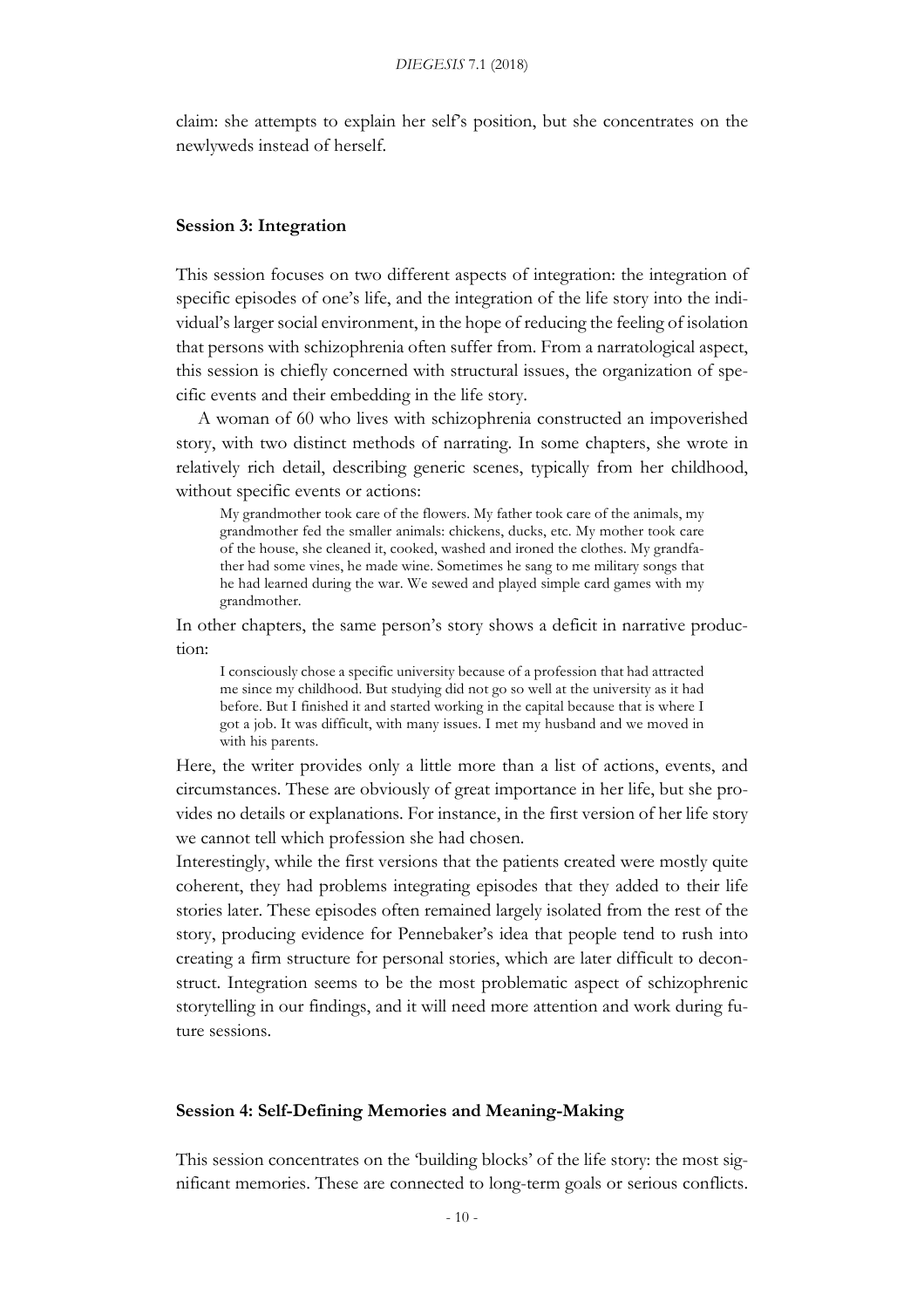We also work with the constituent which holds these memories together in a flexible construct, and which is described as "the never-ending process of meaning-making" in Jefferson A. Singer's model of narrative identity (Singer / Blagov 2013, 570). Meaning-making means the embedding of these memories into the life stories by evaluating them and connecting it to the self through explaining what its personal significance is. In this regard, this session continues the problematization of integration. The experiences we had during the third and the fourth sessions have shown that the patients often have difficulties finding connections between their experiences and their selves, they often simply fail to put into words what a memory content means to them. In fact, in some cases they even had problems with understanding what a single specific memory or event is. For instance, when asked to share a unique childhood memory they might start to speak about how different the school system was when they were young, and how carefree they were as children. This might happen even after they have heard others sharing proper unique memories.

### **Session 5: Emotions and Embodiment**

By embodiment we mean mainly sense perceptions which, together with emotions, facilitate the process of remembering and make memories more specific. When we recall certain emotions, perceptions, and their impressions, this recollection helps us to arrive at a more detailed memory and it also helps to evaluate and understand it. Although most participants were eager to discuss these phenomena, it turned out that they are often quite difficult to verbalize. When first included in the life story, they even tend to deconstruct the structure that existed in the story previously. Thus, these contents may also be seen as anti-narrative, subversive elements. Moreover, many of the participants initially tried to avoid expressing negative emotions out of distrust or to make a better impression, although, based on Pennebeker's findings, they were encouraged to do so. The following quote is the representation of a patient's negative memory:

It is quite difficult to write about. Head lice appeared in several children's hair in our class. Nurses came and inspected us. Unfortunately, this thing still occurs today, one cannot really prevent it. My mother became angry, she became furious. I can still feel the pain as I did when she put the medicinal cream on my hair and combed it with a fine tooth comb. She ironed my sheets angrily.

This participant notoriously avoided expressing similar experiences. Therefore, when she finally added this memory, it was difficult to embed in her story. It is claimed to be an important memory, it is remembered clearly, with sense perceptions and bodily experiences (pain). Yet, as for integration and meaning-making, the reader is left without a clear explanation concerning the significance of this experience. For example, there are no explicit references to the emotions of the writer. Moreover, the very fact that she had head lice, although, it becomes obvious, is not stated.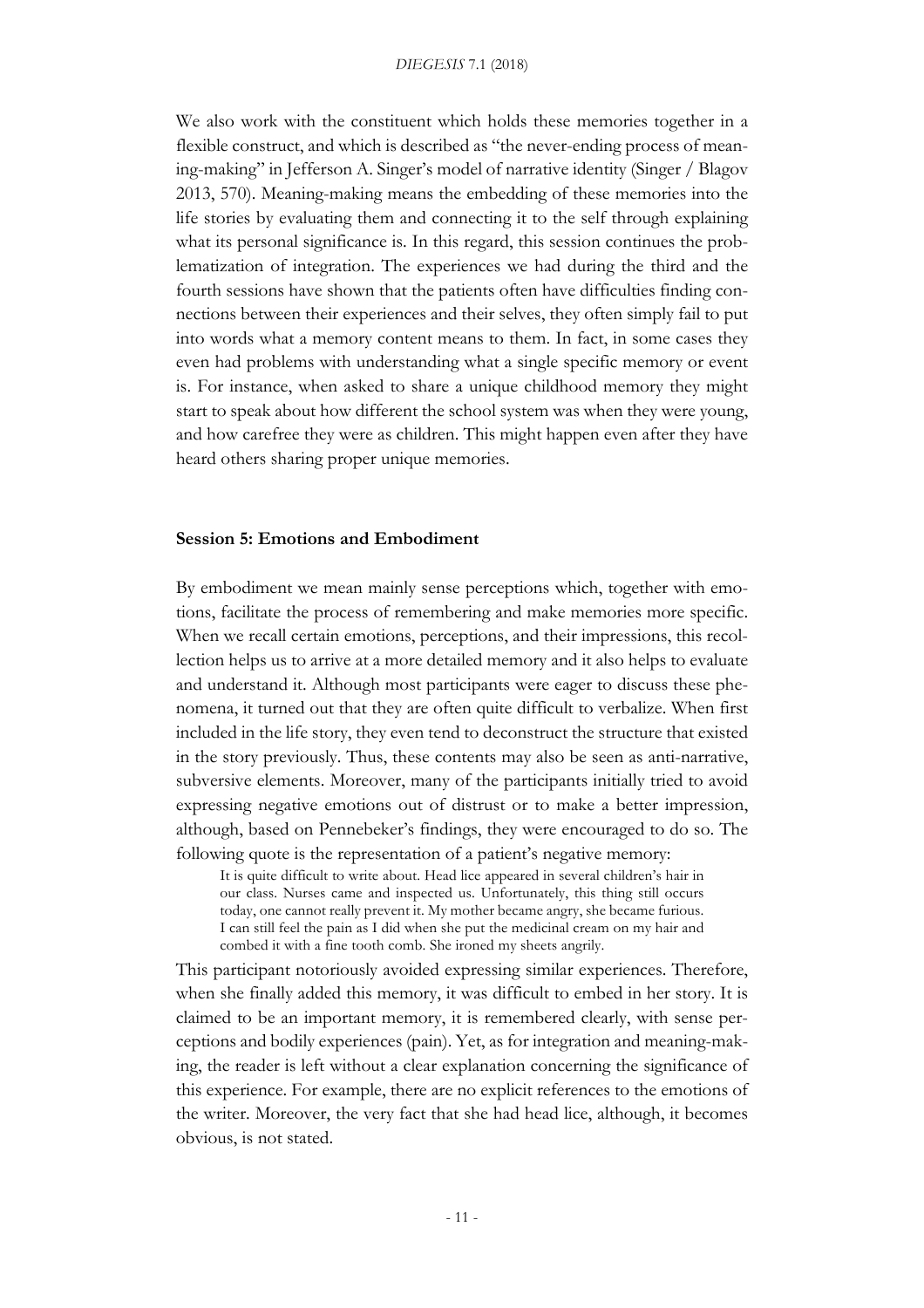#### **Session 6: Narratives and Social Cognition**

Stories as such serve as maps in social spaces (Péley 2013, 150). According to Tibor Pólya, social knowledge is first and foremost organized according to narratives (2004, 341). During this session, we concentrated on perspectivization and mentalization. One of the tasks in this session is to recount an important memory from the perspective of somebody else, who also shares the given memory. These are especially problematic aspects of patient stories. In this session, we also focus on orality, that is, the way we build, shape, and rebuild our identity in social situations, through interacting with others (cf. Pasupathi 2006, 144). These are important aspects of narrative identities, since the way we understand the experiences of others greatly influences who we are and how we understand our experiences. As Monisha Pasupathi puts it, "[t]here is a kind of dynamic relationship between expressing and creating selves in conversational storytelling" (ibid.). Patients' stories usually feature few characters with little (if any) characterization, which reflects the isolation they experience.

#### **Session 7: Overarching Themes and the Future**

The last session aims at a summary and an evaluation of the previous sessions. Here we also call attention to the fact that this is not the closing of the whole process of working with one's life story. This is the first session where we deal not only with specific parts and aspects of personal stories but also with the representation of the life story as a whole, in the form of overarching themes contained in it (cf. Habermas / Silveira 2008, 709). We deal here also with plans for the future (cf. László 2004, 333). The previous sessions all contribute to making these themes and plans clearer.

In order to help to discuss and understand the most important themes in the participants' lives one task in this session is to give a title to one's life story, and give a short explanation of it. This task shows the way the participant understands the themes of his or her life. A man in his fifties titled his severely impoverished life story "Responsibility". Firstly, it may seem like a meaningful title referring to a personal mission. However, this patient was heavily perseverating: 6 throughout the sessions he kept giving responses that described stereotypical proper behaviour. For instance, he frequently claimed "Responsibility is very important", even when it was completely irrelevant to the current topic. Therefore, the title probably does not have any real personal meaning behind it. A young man titled his life story "The prodigal son". This title does capture an important lesson in his life, as it is connected to his greatest regret and most important present dilemma (he feels he did not listen to his parents when he was younger), therefore it is a personal and meaningful title that could help him gain a perspective of his life that will help him in his future.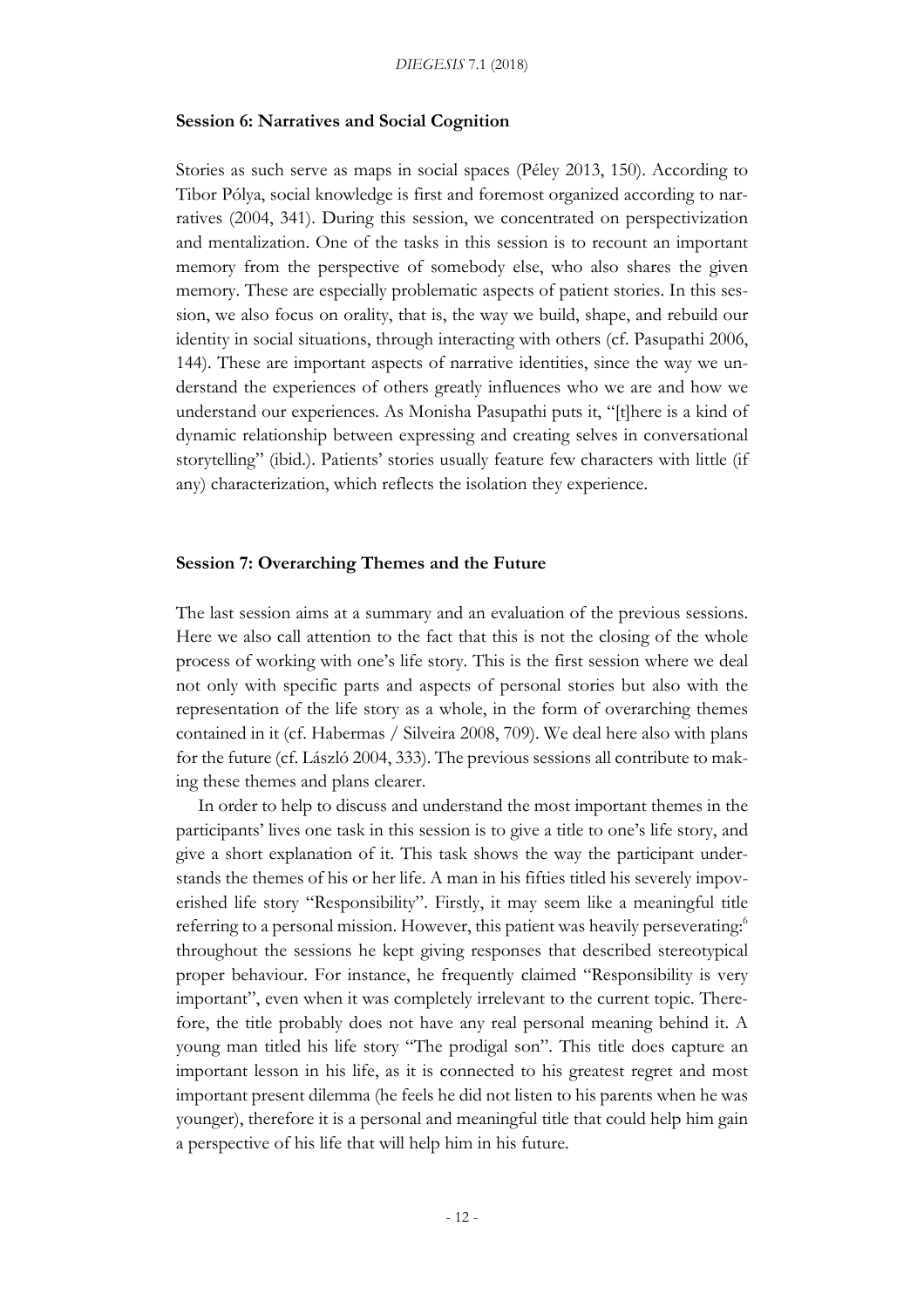#### **Discussion**

Our experiences with the patients' and the control persons' narratives have led us to important considerations of life stories. By the end of the therapy, each participant has provided seven versions of his or her life story.<sup>7</sup> The function of this practice is to turn the experience of working with the life story into a habit on the participants' part, while it can potentially also reveal more dimensions of the writing process, which is important for the development of the method. When it comes to investigating the representations of the narrative identities, one needs to take into account each and every one of the seven versions for each participant, since during the rewriting process the writers are free to remove any part that was previously written, therefore there may be important parts that are deleted from the final version. <sup>8</sup> Nonetheless, the most important aspect is the inner version of the life story, to which we do not have direct access, and which differs considerably from its representations in many respects – most importantly, it does not even exist in the form of an encompassing, unified story, not even temporarily. We claim that the difficulties of the attempt to create a representation of it reveal some crucial aspects of the life story.

This leads us to a partly new concept of the narrative self as well as to important insights about narrative forms and functions in mental processes, since the therapy can be regarded as a practice in which the process of the construction of narratives itself is deconstructed. The method breaks the life story writing down into different processes (sometimes in conflict with each other), through which we may be able to better understand the complexity and multiplicity of narratives in human cognition. An interesting finding was that regarding the difficulties of the process rewriting, we can assume that the life story is not entirely a verbal phenomenon, which is lucidly expressed by a question Nóra Pintér proposes: "Am I only what I can put into words?" (2012, 69). When we included anti-narrative elements<sup>9</sup> among the topics of the sessions, our intention was not to undermine narrative construction but to shed light on the fact that not all aspects of a life story can be expressed verbally, or at least not to the same extent.

We believe our experiments have also sufficiently demonstrated that this understanding is in line with the way how neuropsychology explains the formation of episodic memories. According to Martin A. Conway, episodic memories consist of so-called episodic elements, which he regards as "the fundamental units of the cognitive system as a whole" (2009, 2311). The episodic elements are "non-verbal and sensory-perceptual in nature", and they are to be understood as the basis of all conceptual knowledge, since the autobiographical knowledge base, which is also built on these elements, is always, at least partially, active in the brain (Conway 2015, 575). We have observed several instances of the constitutive power of these episodic elements in the writings of our participants. Single, detailed memories as well as impressions were often added in the rewritings, and they usually appeared without previous contextualization. Hence these parts, when newly added, potentially subverted a previously existing narrative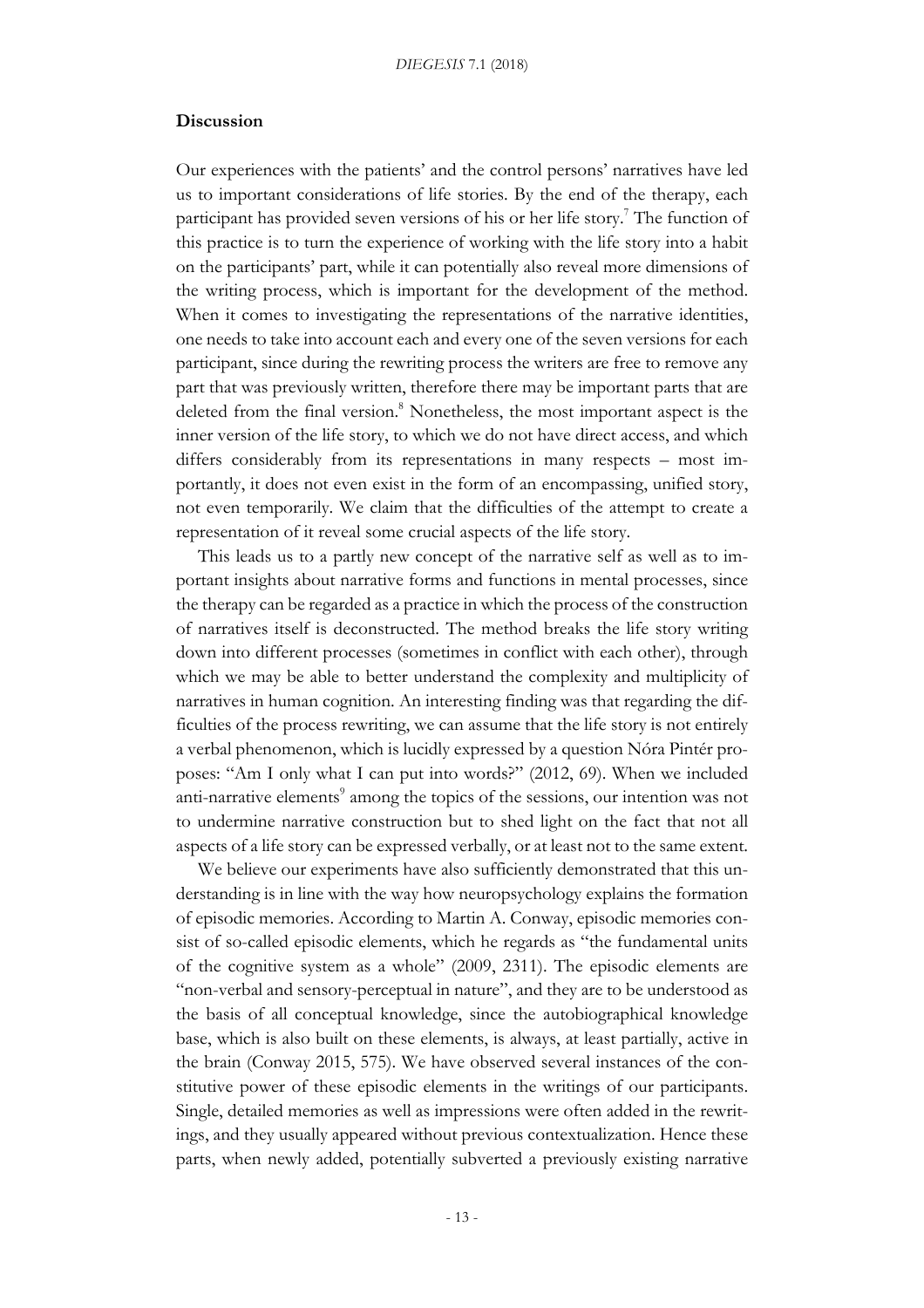structure. But the participants usually understood the newly formed, more fragmented and chaotic narrative as a step forward compared to previous retellings, perhaps as a temporary state between the 'outdated' structure and a new, more appropriate one.

This might help us rethink the roles and workings of narratives in human cognition. Ralf Schneider has recently outlined the possibilities and risks of integrating neurosciences with narratology (cf. 2017), for which the examination of stories created by people with mental illnesses may also be fruitful. Certain aspects of embodiment have become significant in cognitive science, and lately they have gained importance in narratology, for instance in second generation cognitive narratology. We were pleased to realize that our findings concur with the theory of Richard Walsh, who claims that "narrative always functions interdependently with other modes of cognition" (2017, 461). As he explains, "narrative discourse may foreground narrative meaning, but […] [in and of itself] [n]arrative sense-making is partial, provisional, and interdependent with other modes of sense-making" (ibid., 473f.). These further modes "would appear to be more fundamental and more primitive than language, initially bound up with the emergence of consciousness, and a primary determinant of the parameters of any conceivable system of values" (ibid., 473). This view of narrative understanding is in line with the phenomenological model of the narrative self, which emerges from and which is influenced by 'lower' levels of the self and consciousness. Although our present research is in its early phase, our findings appear to support the above-mentioned premises held by cognitive narratology, experimental cognitive sciences, and psychology.

In the future, we plan to place more emphasis on specific memories and their embedding in the life story to reduce the patients' overly general descriptions. We also plan to introduce more exercises with perspective and shifting points of view, because this strategy is one of the most important narratological phenomena. It also has great significance for psychological health, and patients typically struggle with tasks involving these strategies. These changes will also allow us to learn more about narrative phenomena in the narratives of people with mental illnesses. We plan to have more sessions, because the longer the therapy is, the greater chance we have that the patients acquire new storytelling skills. Last but not least, to our experience it is on the basis of themes that patients naturally tend to add new parts to their life stories,<sup>10</sup> rather than rewriting them according to principles concerning structural phenomena. Thus, we assume that the rewriting procedure is to be structured around thematic issues (possibly around selfpositions suggested by the theory of the dialogical self, such as 'being a daughter' or 'being a spouse'), and the problematization of narratological phenomena is to be conveyed through the discussion of the contents of the life story, indirectly. Introducing these changes will probably result in the production of even longer texts, which are easier to restructure for the participants and which become a richer source for the investigation of single narratological phenomena.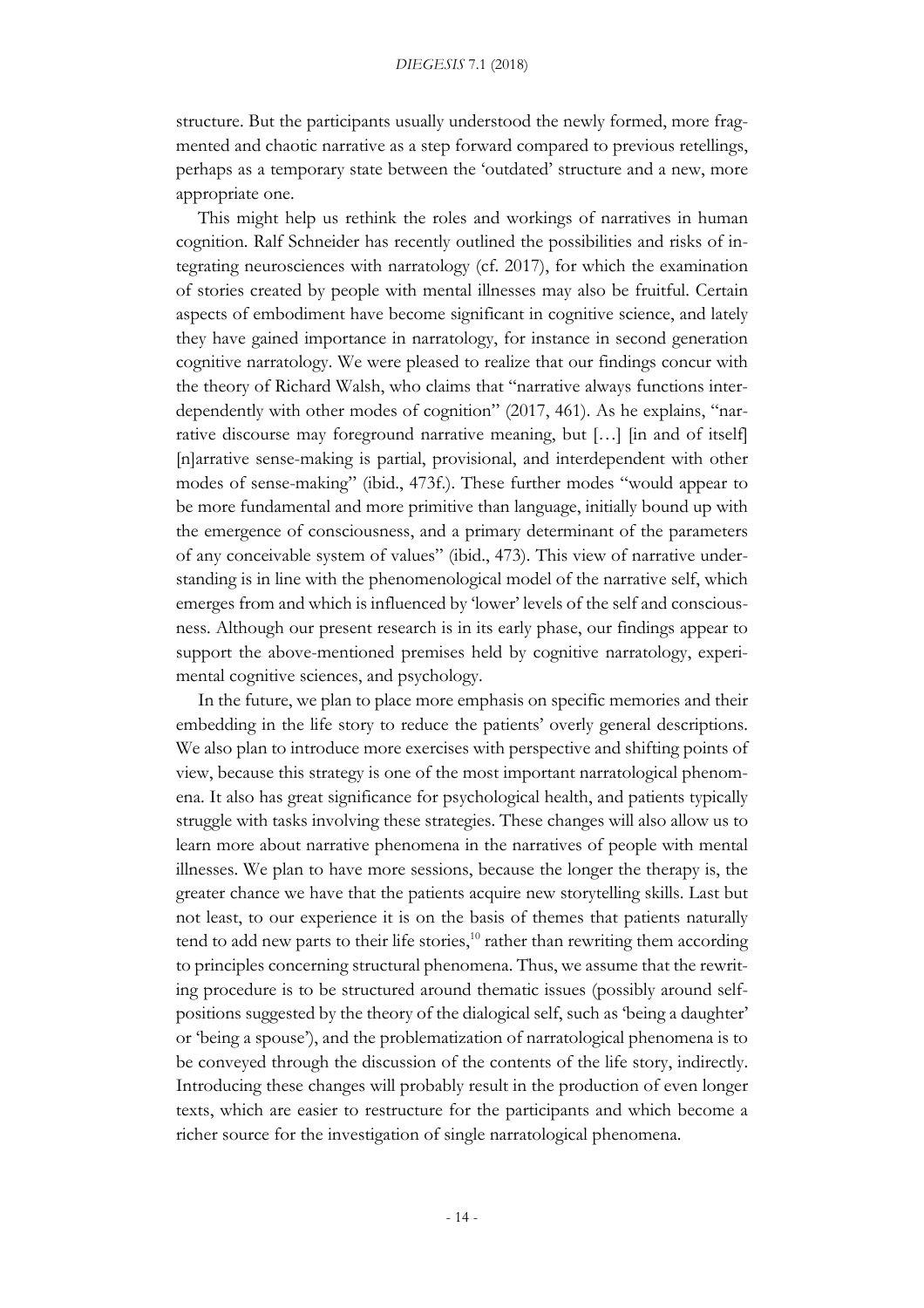### **6. Conclusion**

In this paper, we have outlined a section of the work of our research group at the University of Szeged, which investigates schizophrenia in a cooperation between the Department of Psychiatry and the Faculty of Arts. Merging psychology, phenomenological psychiatry, and literary theory with a focus on narrative intelligence and narrative identity, we have developed a narrative group therapy that aims at recovering several skills which are impaired in schizophrenic storytelling. While narrative theories are widely known in several disciplines, the cooperation between literary narratology and other fields is far from ideal, due to the lack of genuine dialogue. One of our aims is to carry out truly interdisciplinary work in the project. We have focused on the methodology of the therapy, and the potential that this research and practice may hold for the study of narratives. Our therapy targets specific essential aspects of storytelling in general, and the life story in particular. This method may contribute to the process of recovery from schizophrenia. We have also carried out a pilot study with healthy participants as well as patients struggling with schizophrenia spectrum disorders.

While we are still in an early stage of our work, we can conclude that the method seems to be fruitful. The participants' texts are excellent material for narrative research, both for psychological and narratological analysis. So far, they have shown that we need to adopt a more dynamic, plural, multimedial view of personal stories, some essential parts of which are, in fact, of a subversive, antinarrative nature. This suggests that several processes of narrative construction and comprehension may challenge the views we now hold. Further analysis of the texts created and re-created by the patients can contribute to a more comprehensive view of the life story, as well as narratives in human mental processes, by offering a chance to re-examine the relationship of storytelling, memory, consciousness, and meaning-making.

### **Bibliography**

- Adler, Jonathan M. et al. (2007): "Personality and the coherence of psychotherapy narratives". In: *Journal of Research in Personality* 41 (No. 6), pp. 1179-1198.
- Bamberg, Michael (2012): "Identity and Narration". In: Hühn, Peter et al. (eds.): *The living handbook of narratology*. URL: http://wikis.sub.uni-hamburg.de/lhn/index.php/Identity\_and\_Narration (2.6.2017).
- Barthes, Roland (1975): "Introduction to the Structural Analysis of Narratives". In: *New Literary History* 6 (No. 2), pp. 237-272.
- Berna, Fabrice et al. (2011): "Impaired ability to give a meaning to personally significant events in patients with schizophrenia". In: *Consciousness and Cognition* 20 (No. 3), pp. 703-711.
- Conway, A. Martin (2005): "Memory and the self". In: *Journal of Memory and Language* 53, pp. 594- 628.
- Conway, A. Martin (2009): "Episodic memories". In: *Neuropsychologia* 47 (No. 11), pp. 2305-13.
- Conway, A. Martin / Loveday, Catherine (2015): "Remembering, imagining, false memories & personal meanings". In: *Consciousness and cognition* 33, pp. 574-81.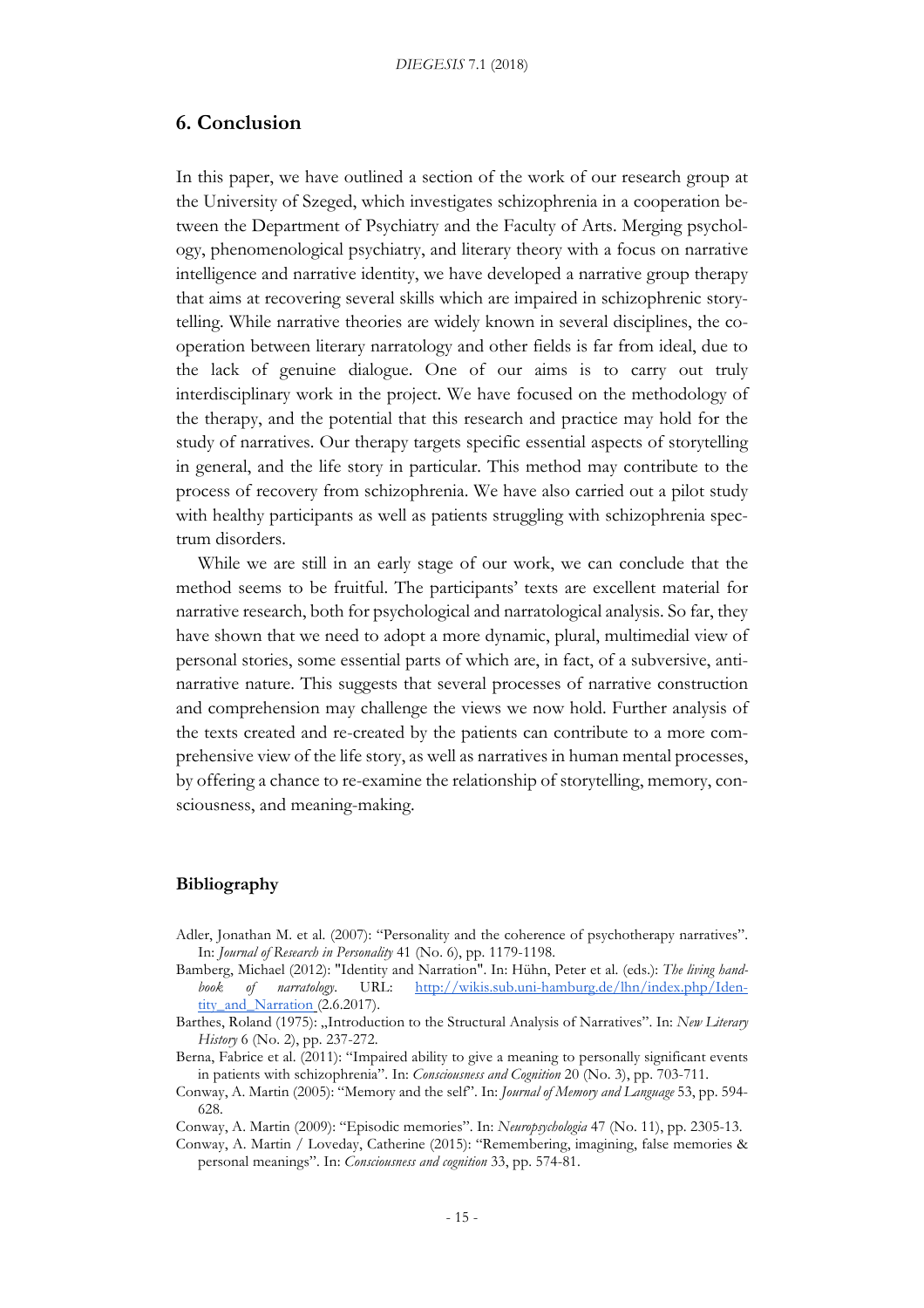- Dimaggio, Giancarlo / Semerari, Antonio (2001): "Psychopathological Narrative Forms". In: *Journal of Constructivist Psychology* 14 (No. 1), pp. 1-23.
- Ehmann, Bea (2002): *A szöveg mélyén: A pszichológiai tartalomelemzés* [In the depth of the text: Psychological content analysis]. Budapest.
- Ehmann, Bea (2004): "Elbeszélt élettörténei epizódok időstruktúrája" [Time structures of life story episodes]. In: László János et al. (eds.): *A reprezentáció szintjei* [The levels of representation]. Budapest, pp. 357-372.

Fludernik, Monika (2002): *Towards a 'Natural' Narratology*. New York.

- Hamm, Jay A. et al. (2012): "Metacognition and Social Cognition in Schizophrenia: Stability and Relationship to Concurrent and Prospective Symptom Assessments". In: *Journal of Clinical Psychology* 68 (No. 12), pp. 1303-1312.
- Hamm Jay A. et al. (2013): "Individual psychotherapy for schizophrenia: trends and developments in the wake of the recovery movement". In: *Psychology Research and Behavior Management* 6, pp. 45-54.
- Habermas, Tilmann / Silveira, Cybele de (2008): "The Development of Global Coherence in Life Narratives Across Adolescence: Temporal, Causal, and Thematic Aspects". In: *Developmental Psychology* 44 (No. 3), pp. 707-721.
- Heinen, Sandra (2009): "The Role of Narratology in Narrative Research across the Disciplines". In: Sandra Heinen / Roy Sommer (eds.): *Narratology in the Age of Cross-Disciplinary Narrative Research*. Berlin / New York, pp. 193-211.
- Heinen, Sandra / Sommer, Roy (2009): "Introduction: Narratology and Interdisciplinarity". In: Sandra Heinen / Roy Sommer (eds.): *Narratology in the Age of Cross-Disciplinary Narrative Research*. Berlin / New York, pp. 1-10.
- Herman, David (2002): *Story Logic: Problems and Possibilities of Narrative*. Lincoln.
- Hyvarinen, Matti (2010): "Revisiting the Narrative Turns". In: *Life Writing* 7 (No. 1), pp. 69-82.
- László, János (2004): "A második kognitív forradalom: a narratív pszichológia és a kognitív pszichológia viszonya" [The second cognitive revolution: the relationship of narrative psychology and cognitive psychology]. In: László János et al. (eds.): *A reprezentáció szintjei* [The levels of representation]. Budapest, pp. 324-340.
- László, János (2008): "Narratív pszichológia" [Narrative Psychology]. In: *Pszichológia* 28 (No. 4), pp. 301-317.
- Lysaker, Paul H. et al. (2005): "Narrative Qualities in Schizophrenia Associations With Impairments in Neurocognition and Negative Symptoms". In: *The Journal of Nervous and Mental Disease* 193 (No. 4), pp. 244-249.
- Lysaker, Paul H. et al. (2010): "Personal narratives and recovery from schizophrenia". In: *Schizophrenia Research* 121, pp. 271-276.
- Lysaker, Paul H. et al. (2015): "Metacognitive Deficits in Schizophrenia". In: The Journal of Nervous *and Mental Disease* 203 (No. 7), pp. 530-536.
- Lysaker, John / Lysaker, Paul H. (2002): "Narrative Structure in Psychosis". In: *Theory & Psychology* 12 (No. 2), pp. 207-220.
- Martin, Brice et al. (2014): "Temporal structure of consciousness and minimal self in schizophrenia". In: *Frontiers in Psychology* 5, pp. 1-12.
- McAdams, Dan P. (2008): "Personal Narratives and the Life Story". In: Oliver P. John et al. (eds.): *Handbook of Personality*: *Theory and Research*. New York, pp. 242-262.
- McAdams, Dan P. (2009): "The Life Story Interview". In: *Foley Center for the Study of Lives*. URL: https://www.sesp.northwestern.edu/foley/instruments/interview/ (1.3.2018).
- McLean, Kate C. / Thorne, Avril (2006): "Identity Light: Entertainment Stories as a Vehicle for Self-Development". In: Dan P. McAdams et al. (eds.): *Identity and story: creating self in narrative.*  Washington, pp. 111-128.
- Menary, Richard (2008): "Embodied Narratives". In: *Journal of Consciousness Studies* 15 (No. 6), pp. 63-84.
- Minkowski, Eugene (1926): *La Notion de Perte de Contact Vital avec la Réalité et ses Applications en Psychopathologie*. Paris.
- Nünning, Ansgar (2003): "Narratology or Narratologies? Taking Stock of Recent Developments, Critique and Modest Proposals for Future Usages of the Term". In: Thomas Kindt / Hans-Harald Müller (eds.), *What Is Narratology? Questions and Answers Regarding the Status of a Theory*. Berlin / New York, pp. 239-276.
- Parnas, Josef (2003): "Self and schizophrenia: a phenomenological perspective". In: Tilo Kircher / Anthony David (eds.): *The Self in Neuroscience and Psychiatry*. Cambridge, pp. 127- 141.
- Parnas, Josef / Sass, Louis Arnorsson (2002): "Self, Solipsism, and Schizophrenic Delusions". In: *Philosophy, Psychiatry, & Psychology* 8,5 (No. 2), pp. 101-120.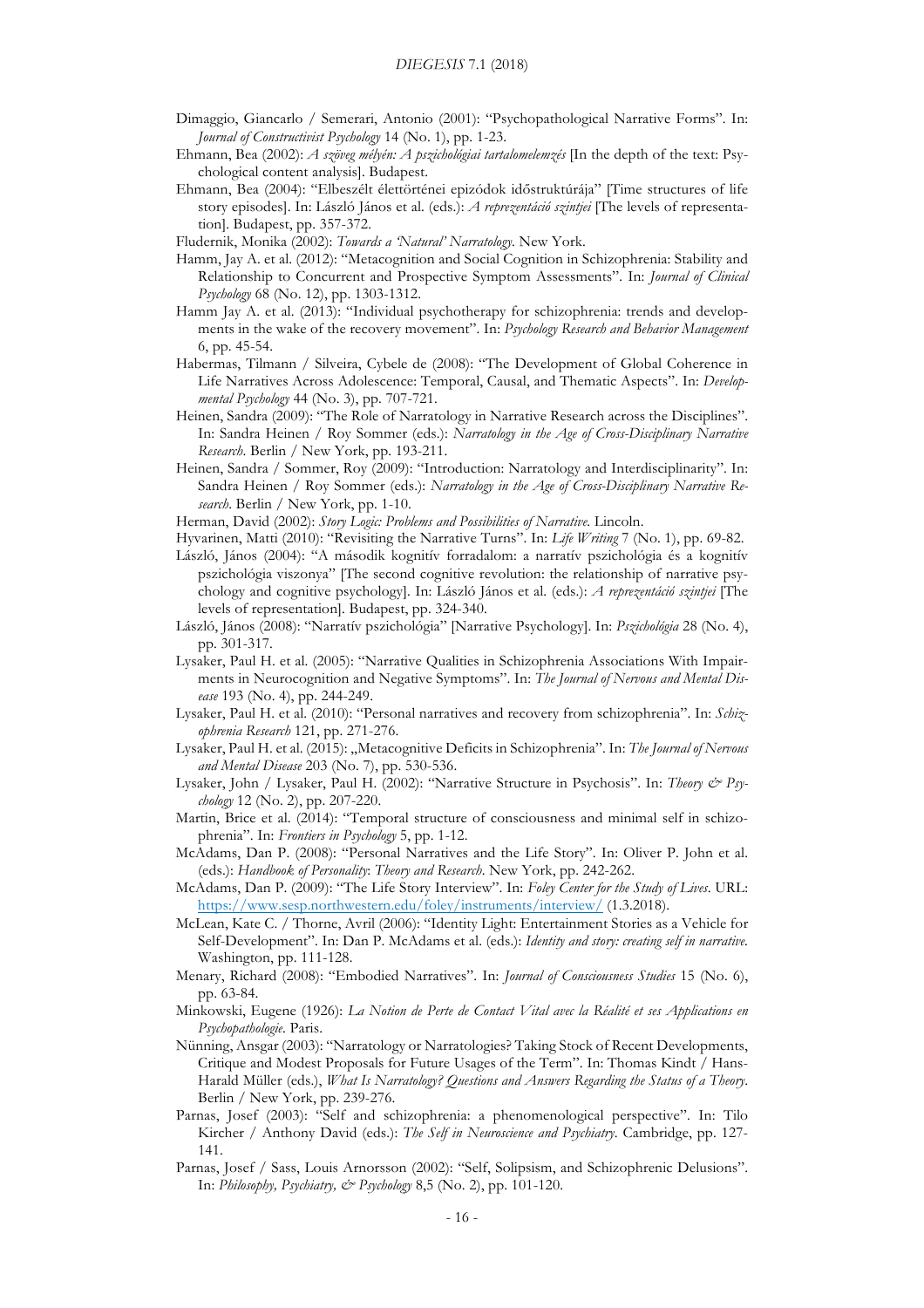#### *DIEGESIS* 7.1 (2018)

- Pasupathi, Monisha (2006): "Silk From Sows' Ears: Collaborative Construction of Everyday Selves in Everyday Stories". In: Dan P. McAdams et al. (eds.): *Identity and Story. Creating Self in Narrative*. Washington, pp. 129-150.
- Péley, Bernadette (2013): "Élettörténet Fejlődés és patológia. A narratív szemlélet és módszer haszna a diagnosztikában és a terápiában" [Life story – Development and pathology. The narrative approach and its use in diagnosis and therapy]. In: *Magyar Pszichológiai Szemle* [Hungarian Psychology Review] 68 (No. 1), pp. 141-157.
- Pennebaker, James (2001): "A stressz szavakba öntése: egészségi, nyelvészeti és terápiás implikációk" [Putting stress into words: health, linguistic, and therapeutic implications]. In: László János / Thomka Beáta (eds.): *Narratívák 5. Narratív pszichológia* [Narratives 5. Narrative Psychology]. Budapest, pp. 189-205.
- Pintér, Judit Nóra (2012): "A tudattalan identitás" [The unconscious identity]. In: *Imágó Budapest* 2 (No. 2), pp. 67-72.
- Pólya, Tibor (2004): "Miről informál az élettörténet narratív perspektívája?" [What does the narrative perspective of life stories inform us of?]. In: László János et al. (eds.): *A reprezentáció szintjei* [The levels of representation]. Budapest, pp. 324-340.
- Schneider, Ralf (2017): "Is There a Future for Neuro-Narratology? Thoughts on the Meeting of Cognitive Narratology and Neuroaesthetics". In: Per Krogh Hansen et al. (eds.): *Emerging Vectors of Narratology*. Berlin, pp. 479-496.
- Singer, Jefferson A. et al. (2013): "Self-Defining Memories, Scripts, and the Life Story: Narrative Identity in Personality and Psychotherapy" In*: Journal of Personality* 81 (No. 6), pp. 569-582.
- Szendi, István et al. (2010): "Two subgroups of schizophrenia identified by systematic cognitive neuropsychiatric mapping". In: *European Archives of Psychiatry and Clinical Neuroscience* 260 (No. 3), pp. 257-66.
- Walsh, Richard (2017): "Beyond Fictional Worlds: Narrative and Spatial Cognition". In: Per Krogh Hansen et al. (eds.): *Emerging Vectors of Narratology*. Berlin, pp. 461-478.

Lilla Farmasi

Assistant Research Fellow

Institute of English and American Studies, University of Szeged, Hungary

E-mail: farmasililla@gmail.com

Attila Kiss, PhD, Dr. habil.

Associate Professor and Head of the English Department at the Faculty of Arts

University of Szeged, Hungary E-mail: akiss@lit.u-szeged.hu

István Szendi MD, PhD Associate Professor at the Department of Psychiatry University of Szeged, Hungary E-mail: szendi.istvan@med.u-szeged.hu